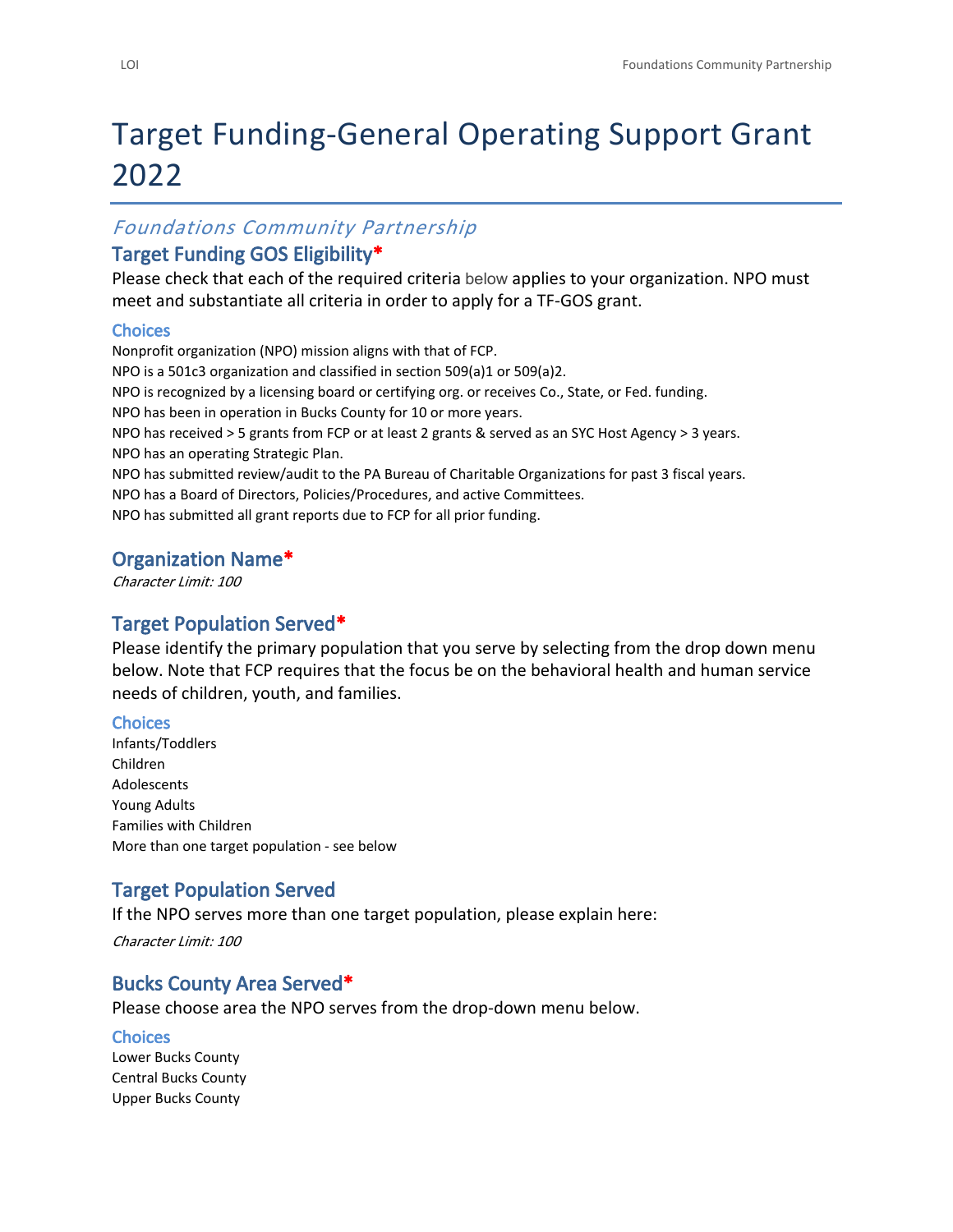Multi-Site Other Area(s) - see below

#### **Bucks County Area Served**

If one selection from drop-down choices above does not capture the geographic area the NPO serves, please explain here.

*Character Limit: 250*

#### **Individuals Served\***

Approximately how many individuals (unduplicated) does your organization serve? *Character Limit: 7*

#### **Number of Bucks County Residents Served\***

Of the total number of individuals served by your organization, what is the total number of Bucks County residents whose behavioral health and/or human service needs will be addressed?

*Character Limit: 7*

#### **Organization Mission Statement\***

Mission Statement *Character Limit: 500*

#### **Organization History\***

Please give a brief history of your organization. Include current activities and programs. *Character Limit: 500*

#### **Year Founded\***

What year was your organization founded? *Character Limit: 4*

#### **Certification, Licensing, Field Recognition\***

Please describe how your organization is recognized by a regulatory, licensing, and/or certifying<br id="isPasted">organization in your field or other recognition such as county, state, or federal funding.

*Character Limit: 250*

#### **Pre-Grant Meeting Date**

Enter the pre-grant meeting date. *Character Limit: 10*

#### **Pre-Grant Meeting Attendees and Comments**

Include who is attending or attended the meeting as well as any comments.

*Character Limit: 1000*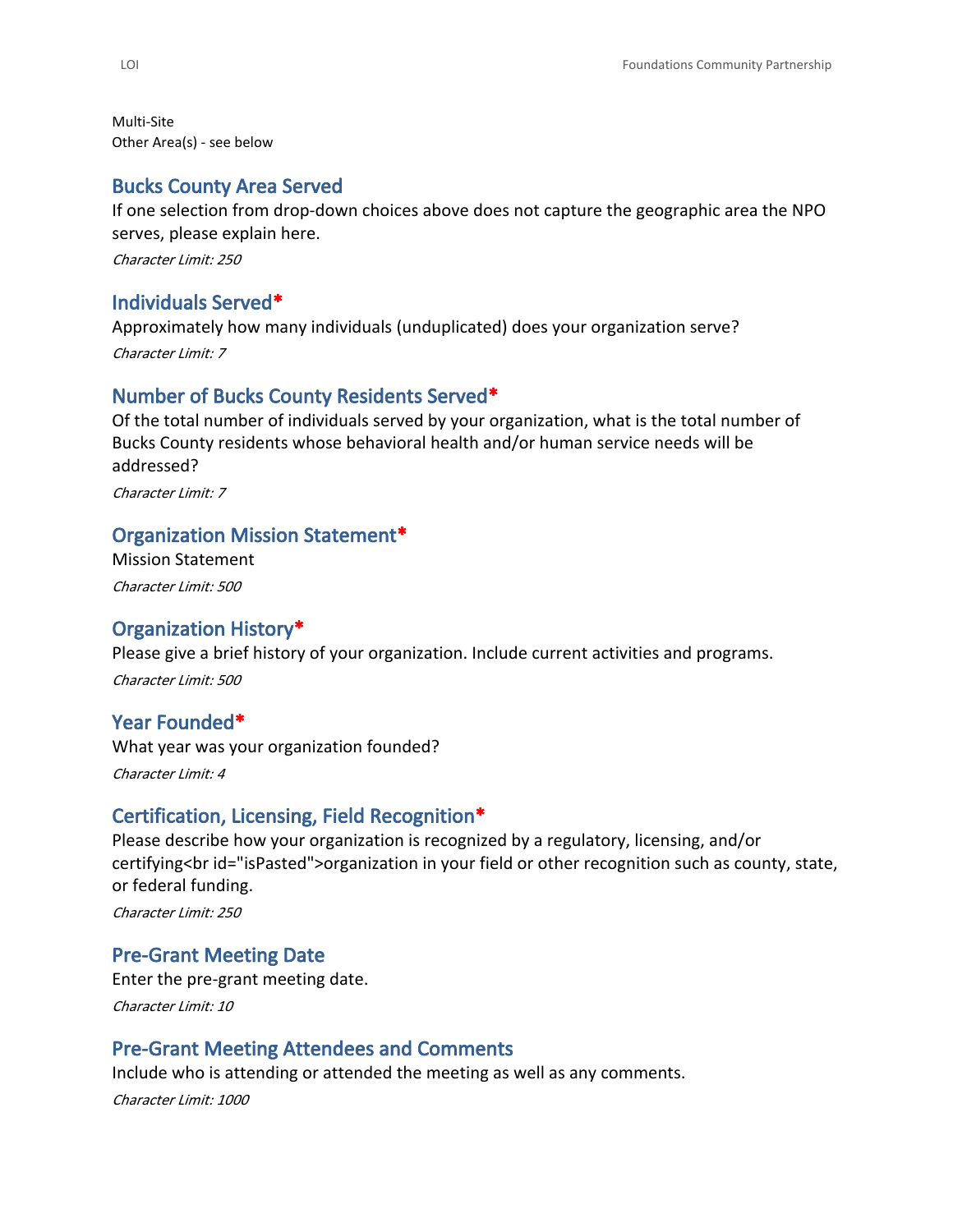# **Non-Discrimination Affirmation\***

Please affirm the following on behalf of your organization with your initials in the box below:

Our organization/agency does not discriminate on the basis of race, religion, creed, national origin, disability, handicap, age, sexual orientation and/or gender identity, marital status, veteran status or any other basis prohibited by law.

*Character Limit: 3*

# **501(c)(3) Upload\***

Please upload your organization's 501(c)(3) IRS determination letter. *Note: Upload your most recent copy of your organization's 501(c)(3), including the 509(a)1 or 509(a)2 classification. If you do not have this file available in electronic format, you can easily upload it using a regular fax machine. Please refer to "Fax to File" information in navigation bar at left.*

*File Size Limit: 3 MB*

#### **ELECTRONIC SIGNATURE**

#### **Signature Application Preparer\***

Enter applications preparer's full name and title. *(e.g., Anne Smith, Grant Writer). Character Limit: 100*

#### **Signature CEO/President/Executive Director/Founder\***

Enter Executive Director/President/CEO/Founder's full name and date of LOI submission *(e.g., Anne Smith, 19 June 2021).*

*Character Limit: 100*

## **Confirmation\***

By entering your signature information above and clicking "I Agree" below, you certify that the statements contained in this LOI are true and correct to the best of your knowledge and belief.

#### **Choices**

I Agree I Do Not Agree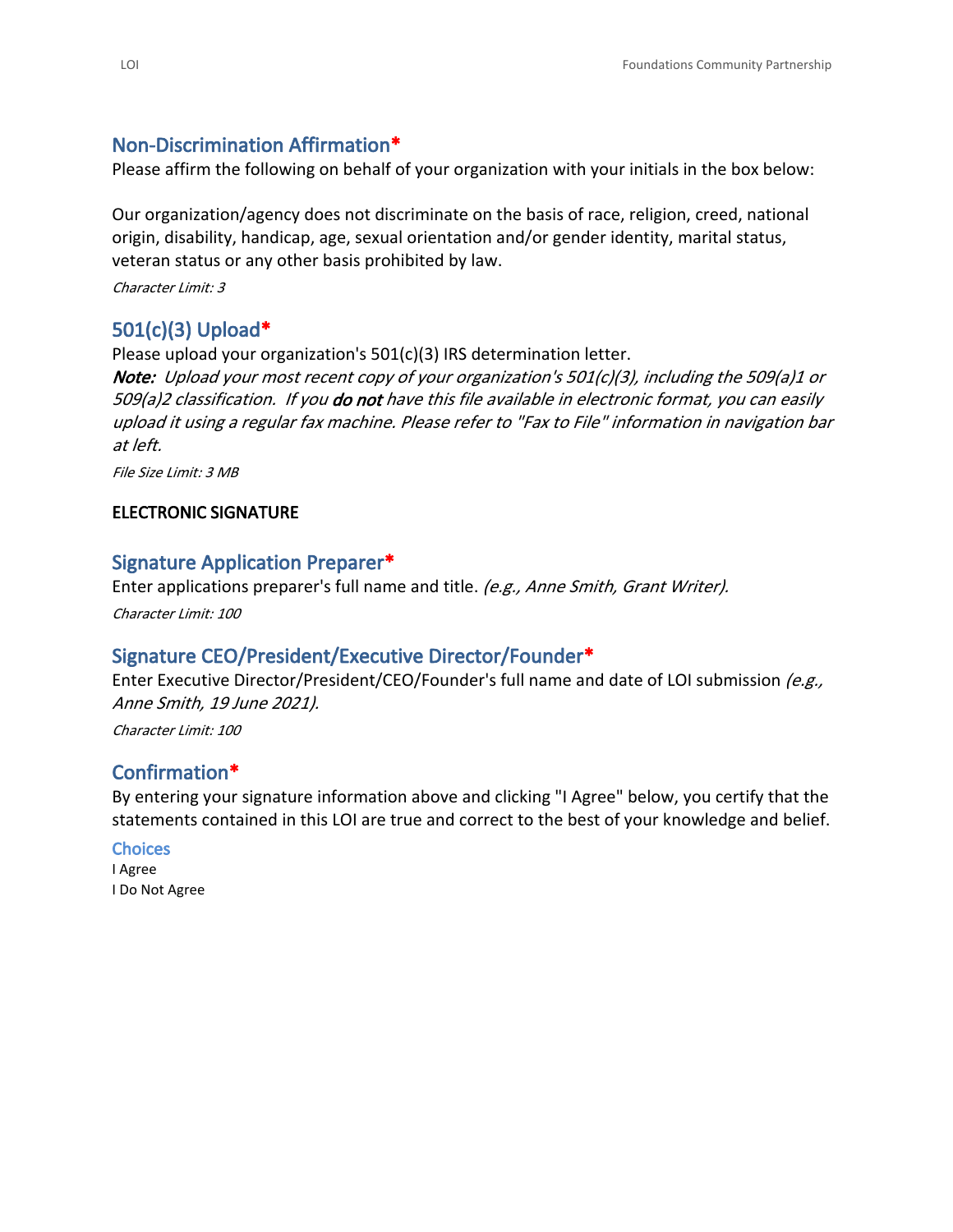# Target Funding-General Operating Support Grant 2022

*Foundations Community Partnership*

# *Scored Items - Required Criteria*

**Organization Name\*** *Character Limit: 100*

#### **Organization Mission Statement\***

Mission Statement *Character Limit: 500*

#### **How Does your Mission Align with FCP's?\***

*Character Limit: 500*

## **Organization History\***

Please give a brief history of your organization, including the date it was founded and current activities and programs.

*Character Limit: 500*

## **Individuals Served\***

Approximately how many individuals (unduplicated) does your organization serve? *Character Limit: 8*

#### **Number of Bucks County Residents Served?\***

Of the total number of individuals served by your organization, what is the total number of Bucks County residents whose behavioral health and/or human service needs will be addressed?

*Character Limit: 7*

## **Target Population Served\***

Please identify the primary population that you serve by selecting from the drop down menu below. Note that FCP requires that the focus be on the behavioral health and human service needs of children, youth, and families.

#### **Choices**

Infants/Toddlers Children Adolescents Young Adults Families with Children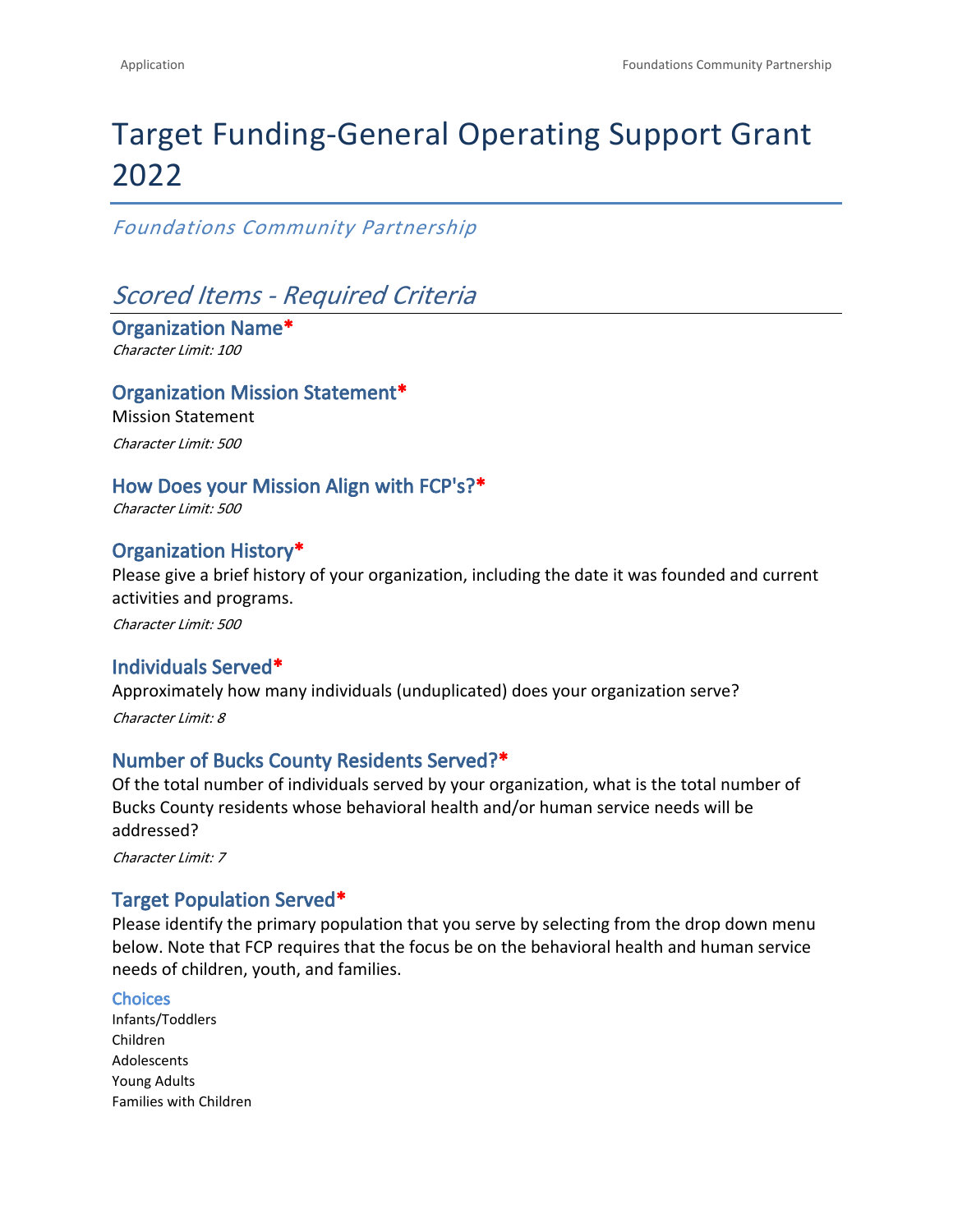More than one target population - see below

#### **Target Population Served**

If the NPO serves more than one target population, please explain here:

*Character Limit: 200*

#### **Bucks County Area Served\***

please choose the area the NPO serves from the drop-down menu below.

#### **Choices**

Lower Bucks County Central Bucks County Upper Bucks County Multi-site Other Area(s) - see below

#### **Bucks County Area Served**

If one selection from the drop-down menu above does not capture the geographic area the NPO serves, please explain here.

*Character Limit: 100*

## **Certification, Licensing, Field Recognition\***

Please describe how your organization is recognized by a regulatory, licensing, and/or certifying organization in your field or other recognition such as county, state, or federal funding. *Character Limit: 250*

#### **Certification, Licensing, Field Recognition\***

Please upload supporting documents. *File Size Limit: 2 MB*

# **Board of Directors\***

Please upload a list of your current Board of Directors.

*File Size Limit: 2 MB*

#### **Board Giving\***

What percentage of your Board of Directors made a financial contribution in the most recently completed fiscal year?

*Character Limit: 3*

#### **Policies & Procedures\***

Please upload the index of your organization's board-approved policies and procedures.

*File Size Limit: 2 MB*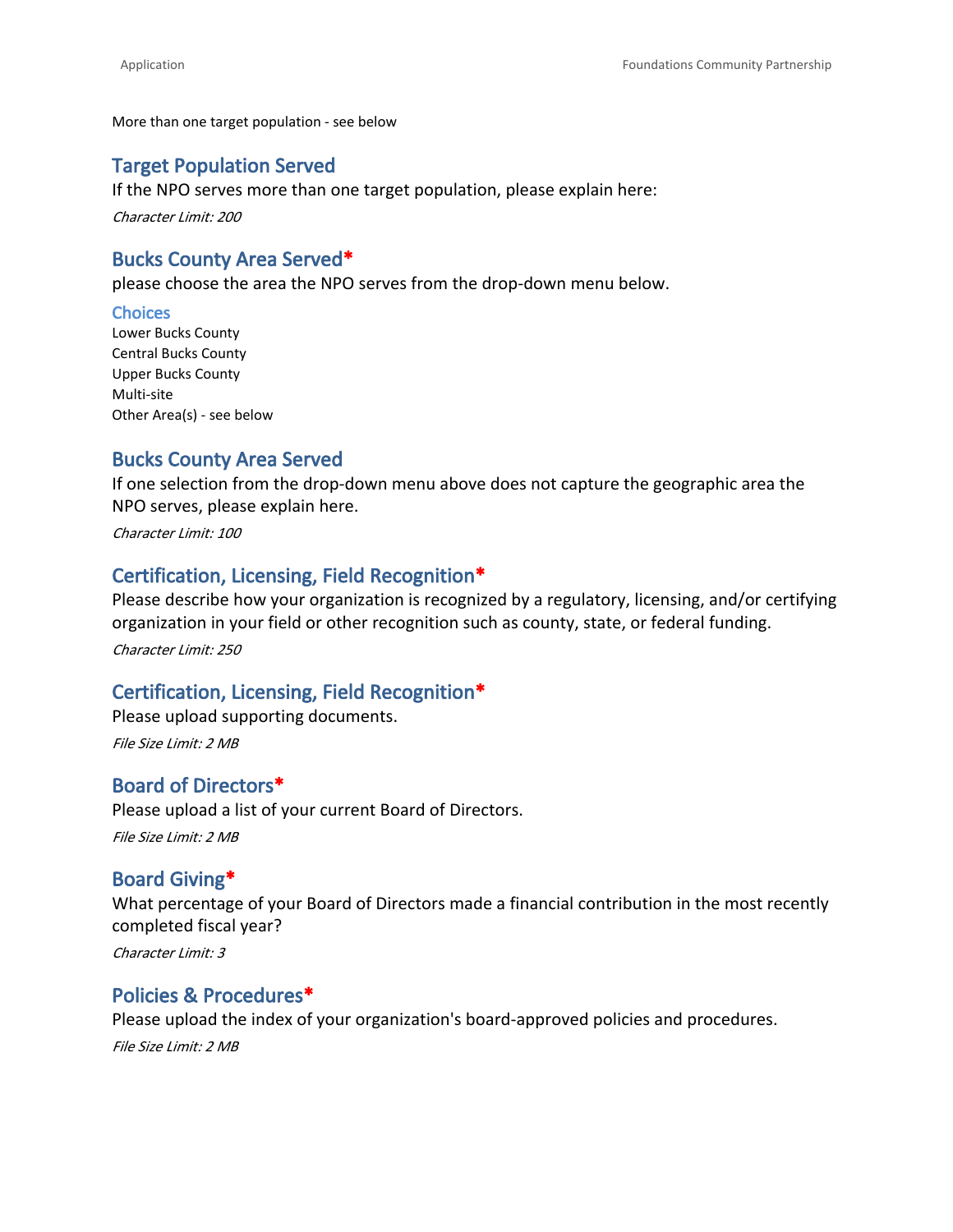#### **Organizational/Board Committees\***

Please upload a document outlining the committees and/or subcommittees operating under the direction of your Board of Directors.

*File Size Limit: 2 MB*

#### **Organization Strategic Plan\***

Please summarize your organization's current strategic plan, including start date and projected end date.

*Character Limit: 1000*

#### **Strategic Plan\***

Please upload an outline or the executive summary of your organization's strategic plan.

*File Size Limit: 3 MB*

#### **Annual Review or Independent Audit\***

Please upload your organization's most recent audit/annual review. *File Size Limit: 5 MB*

#### **Current Budget\***

Please upload a copy of your organization's current budget. *File Size Limit: 3 MB*

#### **Year-End Financials\***

Please upload your organization's most recent year-end financials. *File Size Limit: 3 MB*

# *Demographics*

#### **Ethnicity**

Please indicate which ethnic groups your organization serves as a percentage of your total client population.

## **(%) African American\*** *Character Limit: 3*

**(%) Asian\*** *Character Limit: 3*

**(%) Caucasian\*** *Character Limit: 3*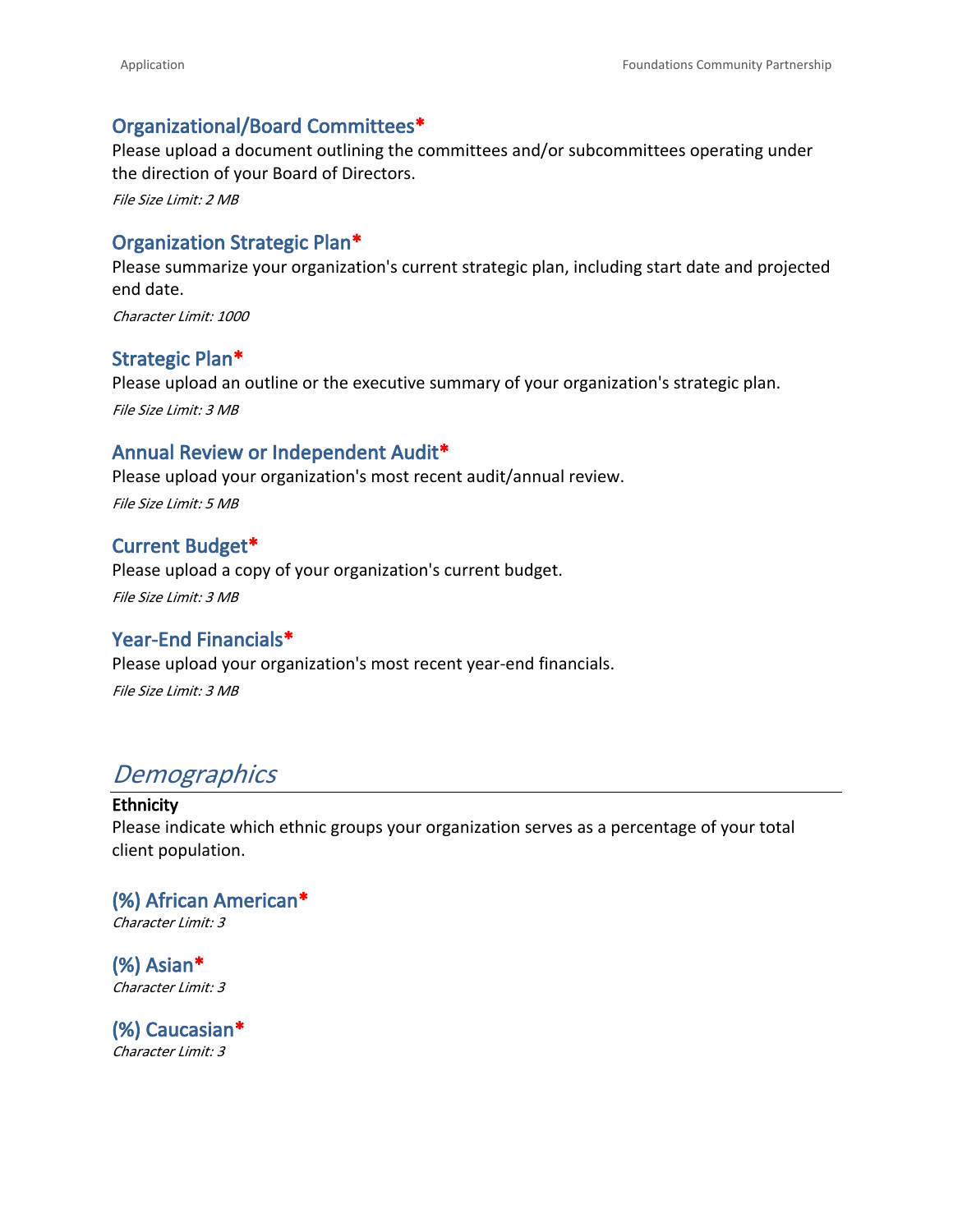**(%) Hispanic/Latinx\*** *Character Limit: 3*

**(%) Native American\*** *Character Limit: 3*

**(%) Arab American\*** *Character Limit: 3*

**(%) Two or more ethnicities\*** *Character Limit: 3*

**(%) Unknown** *Character Limit: 3*

**Gender** Please indicate the gender percentages in your client population.

**(%) Female\*** *Character Limit: 3*

**(%) Male\*** *Character Limit: 3*

**(%) Nonbinary\*** *Character Limit: 3*

**(%) Other/Unknown/Prefer not to Say**

*Character Limit: 3*

**Income\*** What percentage of your Bucks County clients/constituents do you consider low income? *Character Limit: 3*

# *Narrative Statements*

**Strategic Support\*** How will TF-GOS funding help support the goals outlined in your strategic plan? *Character Limit: 3300*

#### **Measurements of Progress\***

How will you measure the impact of the funds received from a TF-GOS grant?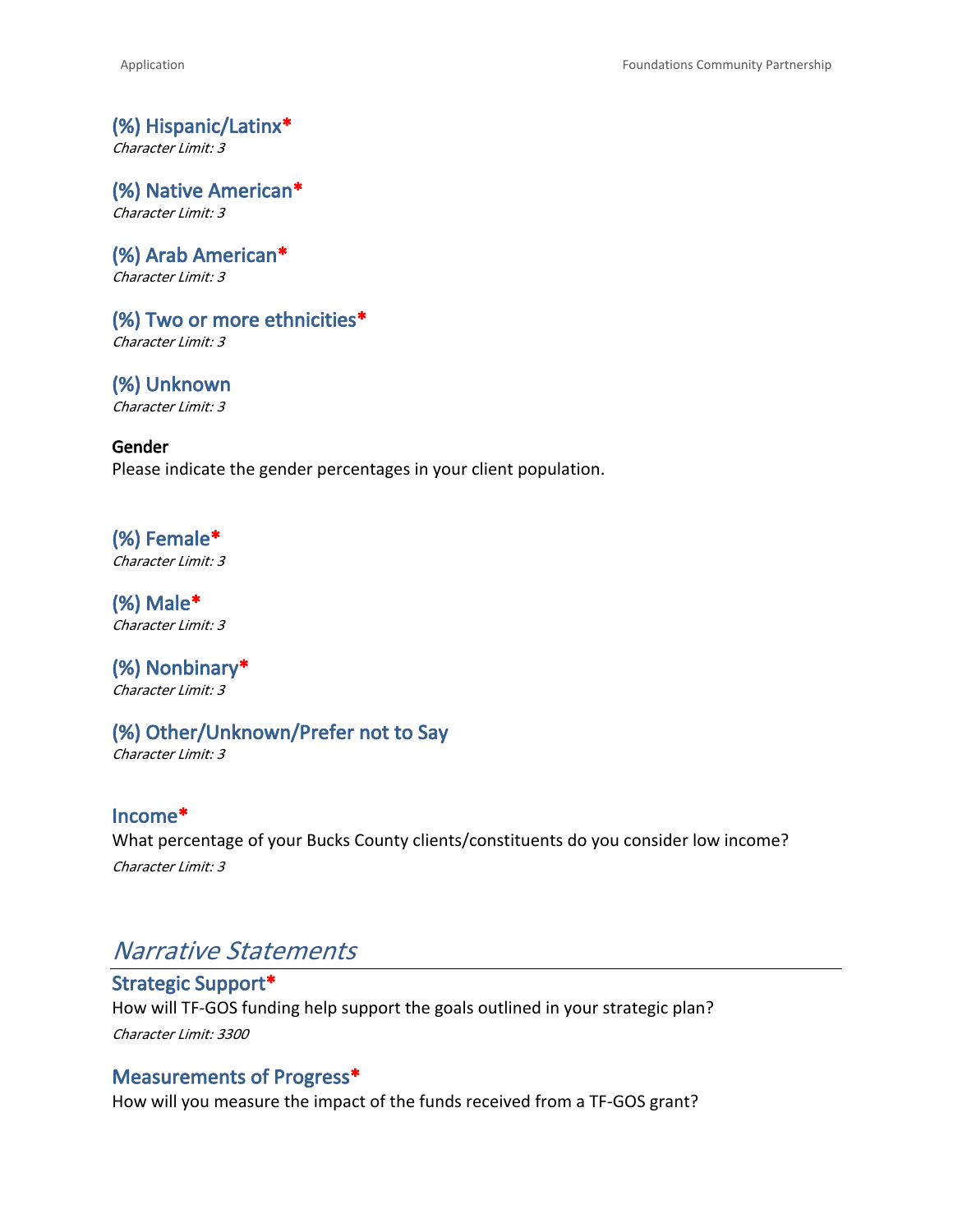*Character Limit: 3300*

#### **Community Impact\***

How do you measure the impact of your organization's mission on the community? *Character Limit: 1000*

#### **Client Satisfaction\***

How does your organization measure client satisfaction? *Character Limit: 1000*

#### **Diversity, Equity, and Inclusion\***

How do your operations in Bucks County reflect the values of diversity, equity, and inclusion? For example, do you incorporate the perspectives of the population served in program design and delivery?

*Character Limit: 500*

#### **Major Funding Sources\***

List major funding sources and amounts in your most recently completed fiscal year. If you prefer to upload this information, please note here and upload below.

*Character Limit: 1000*

#### **Major Funding Sources**

Upload in lieu of written answer above. *File Size Limit: 3 MB*

# *Electronic Signature*

#### **Signature Application Preparer\***

Enter application preparer's full name and title (e.g., Anne Smith, Grant Writer). *Character Limit: 100*

#### **Signature CEO/President/Executive Director/Founder\***

Enter Executive Director/President/CEO/Founder's full name and date of signature (e.g., Anne Smith, 19 June 2021).

*Character Limit: 100*

#### **Confirmation**

By entering your signature information above and clicking "I Agree" below, you certify that the statements contained in this application are true and correct to the best of your knowledge and belief.

**Choices**